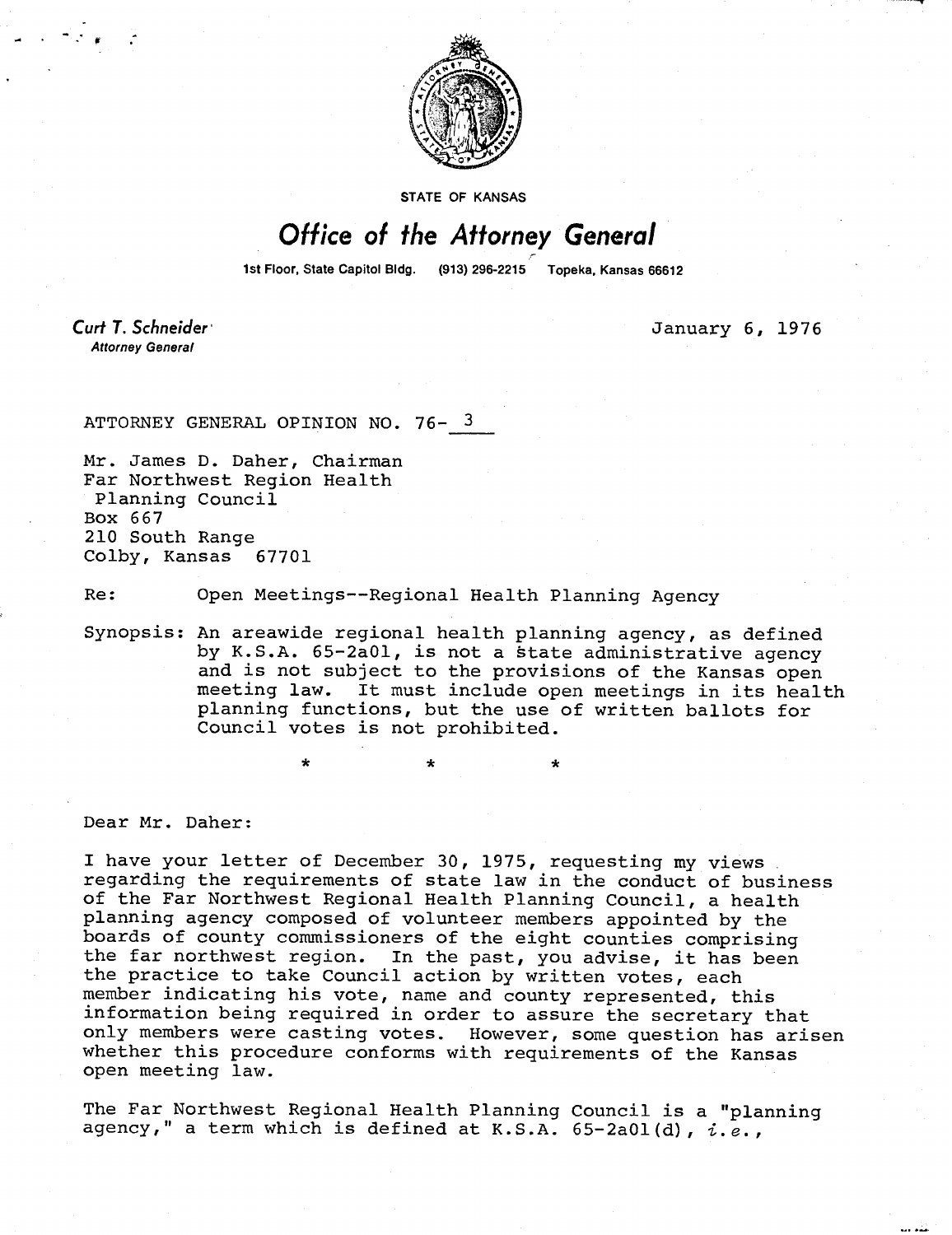Mr. James D. Daher Page Two January 6, 1976

> "a regional areawide comprehensive health planning group that is approved by the state board of health to conduct areawide comprehensive health planning in a planning region pursuant to P.L. 89-749."

Under K.S.A. 65-2a02, the planning agency must be

"a nonprofit or public organization that is controlled by a board of directors consisting of a majority representing the public and local governments as consumers of health services with the balance being broadly representative of the providers of health services and the health professions."

K.S.A. 65-2a0a requires that the planning agency include the [c]onduct of public meetings" in its health planning activities. From your letter, it is apparent that you do conduct public meetings. However, the question arises whether the Council is subject to the specific requirements of the Kansas open meeting law, and specifically, K.S.A. 1974 Supp. 75-4318, which provides thus:

> "Except as otherwise provided by law, all meetings for the conduct of the affairs of, and the transaction of business by, all legislative and administrative bodies and agencies of the state and political and taxing subdivisions thereof, including boards, commissions, authorities, councils, committees, subcommittees and other subordinate groups thereof, receiving or expending and supported in whole or in part by public funds shall be open to the public and no binding action by such bodies shall be by secret ballot."

The question arises, then, whether the Council is an administrative body or agency of the state or of its political and taxing subdivisions. You point out that service on the Council is completely voluntary, and that it receives no financial support whatever. The persons who serve on the Council are not, by virtue of that membership, officers or employees of the State of Kansas or of the counties which they represent. They do not receive compensation,